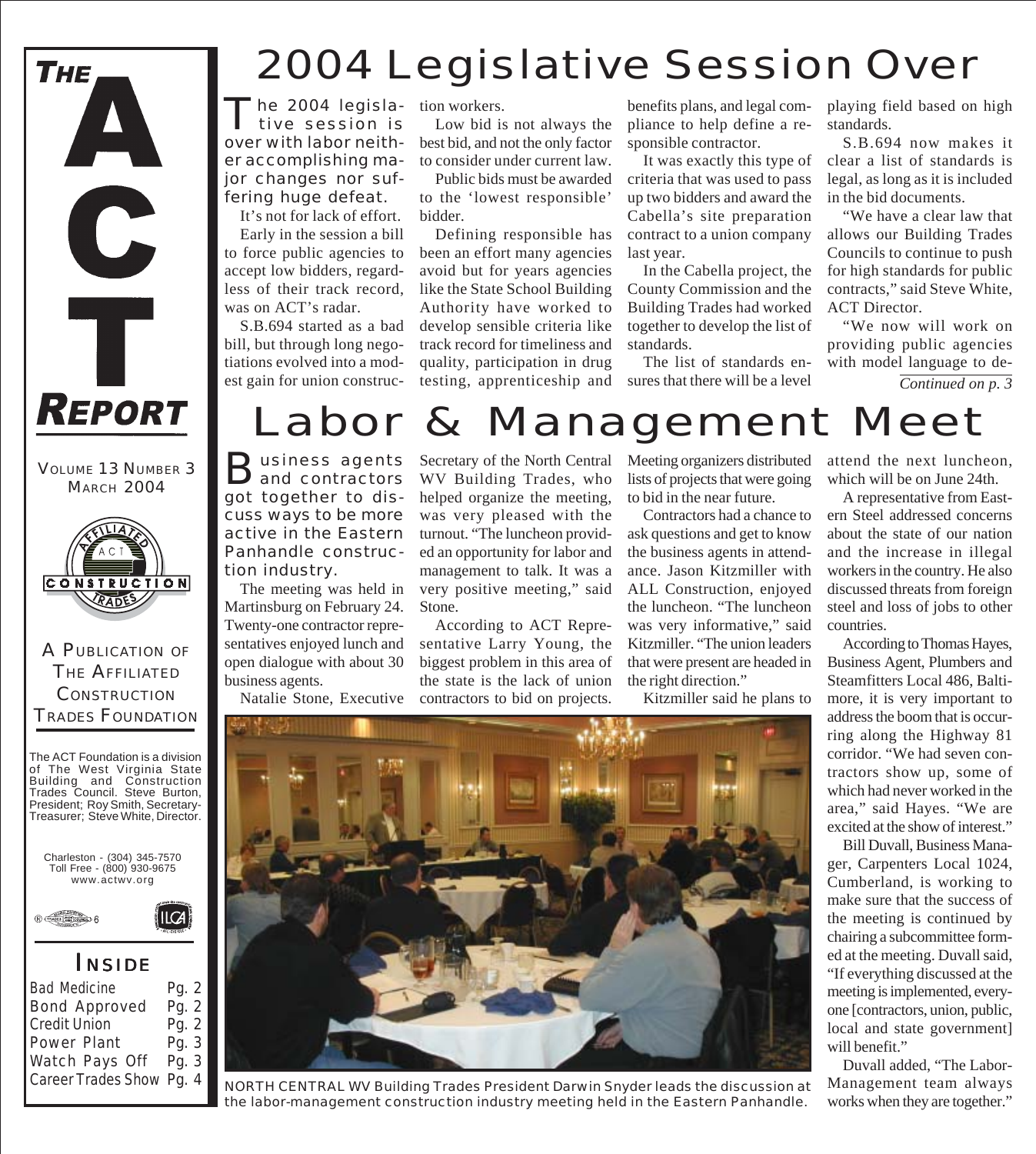## Doctors Prescribe Bad Medicine?

You haven't felt ganda."<br>
Well in a few Steven well in a few days, so you make an appointment to see your trusted family doctor.

You hopefully get some medical advice, but these days you also might get some advice you didn't bargain for.

Doctors across West Virginia are putting up anti-Supreme Court fliers in their medical offices. Their target is a clear friend of working families Justice Warren McGraw.

Among other things, the fliers' falsely imply that if Justice McGraw is defeated auto insurance and homeowner's insurance costs will go down.

Has this happened to you? It happened to Gary Tillis, Business Manager of the Labor-

ers District Council. Tillis was surprised to find a flier in his doctor's office.

"I went to my Doctor for health care not politics," said Tillis. "I let him know I didn't appreciate the political propa-

Steve White, ACT Director, has filed charges with the WV Secretary of State's office. The flier White saw in his former doctor's office did not contain a disclaimer, which is required by law.

When White challenged his doctor about the flyer the doctor dropped White as a patient.

"My doctor chose to bring politics into the patient room, I simply took him up on the topic and since I did not agree with him he dropped me as a patient."

It appears Doctors are leading the fight to carry out a big business agenda aimed at taking over the court system.

Insurance companies are quick to reinforce the doctor's message claiming it is the Supreme Court, not their own profit motivated actions, that is causing premiums to rise.

Legislative attempts to limit jury trials and law suit awards continue to be on top of the business agenda.

race is seen as a key election because only one more business

This year's Supreme Court vote is needed for the business similar flyer at your doctor's community to control the court. If you have encountered a

office please call the ACT Foundation with details.



UNION CONSTRUCTION workers know who their friends are in the Supreme Court. In a show of support for the re-election of Supreme Court Justice Warren McGraw, a rally was held March 1 in Clarksburg at the IBEW Hall.

#### Mason County Citizens Approve School Bond

 $\bigwedge$  *i*th the cooperation and effort of the Tri-State Building Trades Council and its member crafts, the voters of Mason County voted to approve their local \$12 million school bond issue.

Approval of the bond measure means that Mason County will now receive an additional \$13.4 million from the School Building Authority.

The \$25 million dollars will fund a long list of school projects including improvements to Point Pleasant, Wahama, and Hannan High Schools.

Dave McComas, Laborers Local 543, said, "Approval of

the bond issue is good for all record," said McComas. of Mason County." McComas is enthusiastic not only because the bond passed but because the county school board took action before the vote to make sure local workers and contractors got a fair chance to get the work the bond will create.

The Mason County School Board passed unanimously a resolution that only responsible contractors will be hired.

"We can rest assured that work on these schools will be done by a contractor who hires local workers, has apprenticeship and drug testing programs, pays into a pension plan, and is a good corporate citizen with a proven track

McComas credits the citizens of Mason County, especially those from New Haven, Point Pleasant, and Ashton for the bond's passage.

The Building Trades also gave special credit to Carpenter Agent Jeff Clendenen.

The bids for projects will likely go out late this year or early in 2005.

Across the state, local bond issues will be held during 2004. The School Board Authority projects are contingent on local communities approving the bonds. If all communities pass their bond issues, over \$400 million dollars of projects will take place.

#### FEDERAL CREDIT UNION **"Spring Is Here - Need A Loan?" Vacation • Home Improvement Lawn Equipment • Motorcycles 4 Wheelers • Boats • Campers**

UNION TRADES

Not just another bank or credit union. WE UNDERSTAND UNION PEOPLE. For over 30 years we have served only UNION MEMBERS. Make UNION TRADES FEDERAL CREDIT UNION your financial home.

Charleston - M-F 8:30 – 4:30, Sat. 9:00 am to Noon 344-0194 or toll free 1-800-450-8530

Parkersburg - M-F 8:30 to 4:30, Thursday until 6:00 pm. 485-1421 or toll free 888-524-1421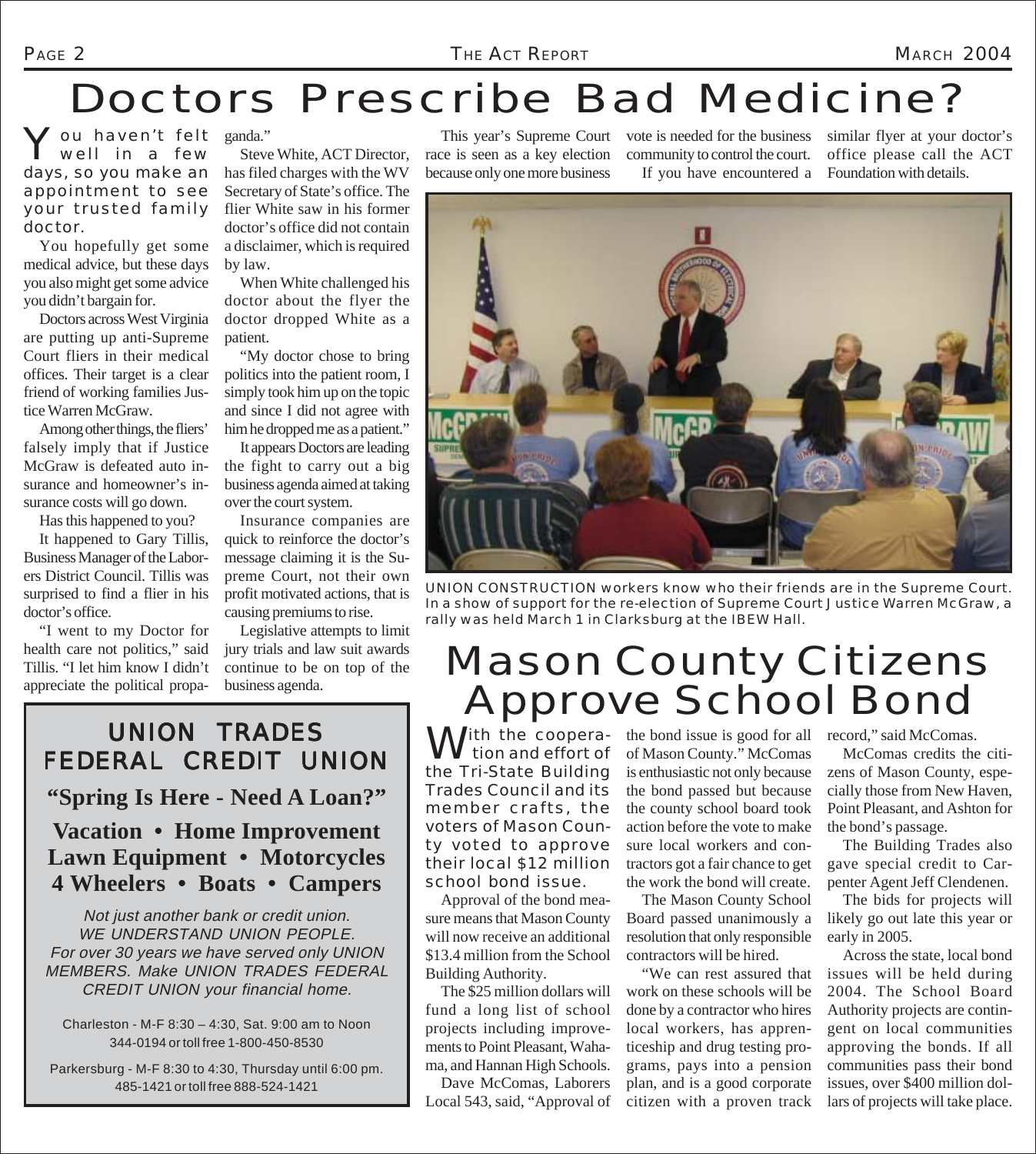## Longview Power Plant One Step Closer *CONTINUED FROM P. 1*

The WV Department<br>
of Environmental Protection approved GenPower's air permit for the proposed stateof-the-art Longview power plant on March 3. The authorization moves the

project one more important step closer to being built.

 "We are excited the DEP issued the permit," said Darwin Snyder, president of the North Central WV Building Trades. "The next step is approval from the Public Service Commission."

GenPower still needs approval from the state PSC before it can begin construction. On March 31st, the PSC will hold two public hearings at the Erikson Alumni Center on Patterson Drive in Morgantown. The hearing times are 2:00 p.m. and 7:00 p.m.

"We need to have several

members come out and speak," said Mark Estlack, Business Agent for Millwrights Local 1755. "Even something as simple as 'I support the project' would help. We must make our voice heard."

SHOW YOUR SUPPORT!

Wednesday, March 31st

Erikson Alumni Center Patterson Drive, Morgantown

2:00 p.m. and 7:00 p.m.

ACT has intervened in support of the project and intends to show the positive economic impact from the construction of the plant and the use of local workers.

Part of the evidence will be the signed commitment from project developers GenPower to use local union building trades workers for the \$950 million project.

ACT has also intervened in a lawsuit brought by a few Monongalia County citizens who are trying to stop the project by challenging the property tax agreement made by the County School Board and County Commission.

Last year an agreement valued at more than \$100 million was negotiated for property tax payments making the Longview project the largest property tax payer in the county. The suit argues \$100 million is not enough.

Members statewide can send support letters to:

WV Public Service

Commission Attn: Sandra Squires, Executive Secretary PO Box 812 Charleston, WV 25323 Case # 03-1860-E-CS-CN

#### *Legislative*

fine responsible bidders and spread the success of the Cabella's project to other areas."

ACT was successful in helping two bills pass aimed at stopping cheaters in the construction industry.

S.B.100, introduced by Sen. Larry Rowe (D-Kanawha), stops anyone who owes the state, or a county or city \$1,000 or more from getting a public contract.

Current law set the amount at \$5,000 and only included state debt.

"Companies who owe workers compensation or tax bills more than \$1000 will be unable to get public works construction jobs," said Roy Smith, Secretary-Treasurer of the WV State Building Trades.

S.B.71 cleans up legislation passed last year that makes it the employers responsible for making sure all employees are properly identified.

This will help insure workers are legal and on the payroll.

Perhaps the biggest disappointment of the session was the diversion of \$24 million from state School Building Authority funding to go to fix the state budget shortfalls.

While promises were made that these funds will not be taken next year it is clear the budget fights will get worse during next year's session.

Efforts to pass a plumbers licensing bill failed, but not before much progress was made on the issue.

The bill was rewritten to include sprinkler fitters and ended up being similar to the electrician licensing law.

Time basically ran out for S.B.625 but next year it should return and is now ready to go.

The public-private transportation bill passed the Senate but was killed in the House Finance Committee once again.

The bill would have allowed private funds to be used to build public roads, then paid off with tolls or other mechanisms.

Highways officials just don't want additional private funding because it would allow public access to spending decisions.

A bill to clean up election law failed to make much progress. The 'Clean Elections' bill would allow an alternate financing system for candidates who did not want to take large contributions for big business.

Instead they could collect a large number of small donations and then be given public funding to run their campaign.

The effort has worked in a number of other states and helps grass-roots candidates.

A bill aimed at helping large telemarketers cheat their workers was stopped thanks to the efforts of ACT and a group of lawyers who work on employment issues.

S.B.712 would have lowered the penalty for companies who steal small bits of paid time over a long period.

The telemarketer was caught deducting time from employees whenever they were not on the phone.

Group meetings, restroom breaks and simply waiting for new call numbers were all changed to unpaid time resulting in hundreds of thousands of dollars in stolen wages.

#### Union's Constant Watch Pays Off - Owner Reacts Quickly

Astech, the demo-<br>lition contractor involved in the controversial Kanawha Hotel dumping and workers comp scandal has been tossed off of a Charleston project.

The company left the job on March 10 thanks to the persistence of local union representatives.

During a recent jobsite visit, local organizers from several different union crafts discovered Astech was working on the Fifth Third Bank site (the old Teamsters Hall in Kanawha City).

Organizers noticed the company did not have a permit posted. The Charleston Building Department was notified and they immediately sent an inspector to the site to investigate, the result was a cease and desist order issued.

The organizers then contacted Business Manager Craig Harvey, Laborers Local 1353 and informed him of the situation. Harvey called Fifth Third Bank management and told them about the connection between Astech and Tenth Diamond.

Tenth Diamond lists the same officers as Astech and owes the state worker's compensation fund over \$800,000. Astech has been leasing employees from their apparent sister company, a fact which was uncovered when the Kanawha Hotel was demolished last year.

As soon as Fifth Third management learned that Astech was not a responsible company they stopped the job immediately. Fifth Third management has hired Astar, a responsible, 100% union contractor.

Harvey thinks Fifth Third Bank learned a valuable lesson. "Owners need to be cautious when choosing a contractor," said Harvey. "Fifth Third did the right thing by removing Astech from the job so quickly and we appreciate that."